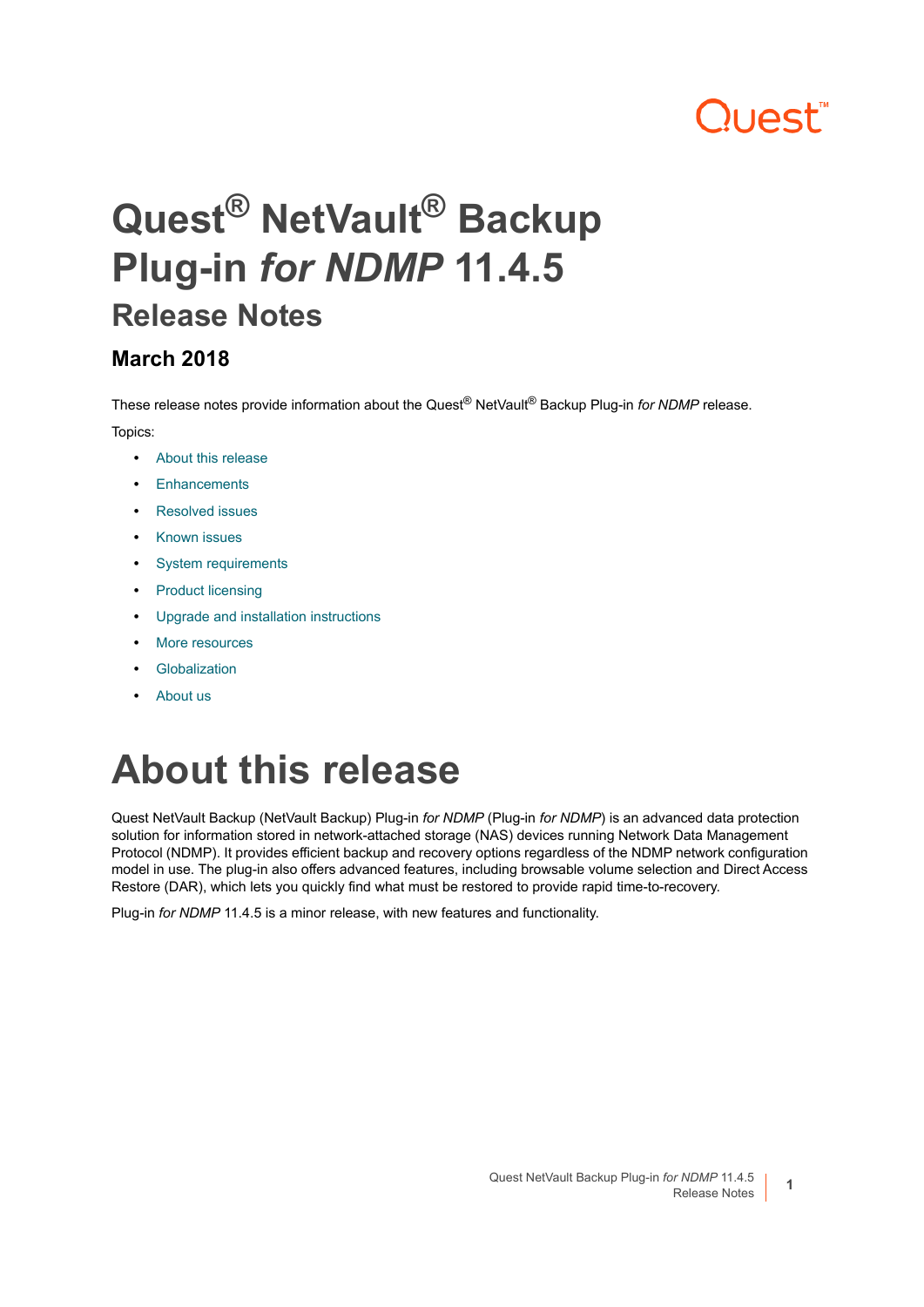## <span id="page-1-2"></span>**Enhancements**

The following is a list of enhancements implemented in NetVault Backup Plug-in *for NDMP* 11.4.5.

**Table 1. General enhancements**

| <b>Enhancement</b>                                                                                                                                                 | <b>Issue ID</b> |
|--------------------------------------------------------------------------------------------------------------------------------------------------------------------|-----------------|
| Updated the plug-in to display the list of NDMP clients in alphabetical order when you access the DNNDMP-715<br>list of clients by expanding the NDMP Client node. |                 |
| Added support for Data ONTAP Release 9.2.                                                                                                                          | DNNDMP-722      |
| Added support for EMC Unity VSA and Isilon OneFS v7.2.x and v8.x.                                                                                                  | DNNDMP-729      |

### <span id="page-1-0"></span>**Resolved issues**

The following is a list of issues addressed in this release.

**Table 2. Resolved issues**

| <b>Resolved issue</b>                                                                                                                                                                                                                                  | <b>Issue ID</b> |
|--------------------------------------------------------------------------------------------------------------------------------------------------------------------------------------------------------------------------------------------------------|-----------------|
| Corrected an issue that caused the plug-in to stop working when you create a backup job.                                                                                                                                                               | DNNDMP-709      |
| Corrected an issue that ignored user-specified options for a Backup Selection Set that targeted<br>an Isilon filer.                                                                                                                                    | DNNDMP-711      |
| Corrected an issue that caused a backup job to fail if the main volume was selected and any<br>subvolumes were intentionally excluded. If you want to omit items from a backup job, you must<br>clear the corresponding check boxes at the same level. | DNNDMP-712      |
| Updated the .srn files for Isilon to include the NDMP tags required for CLI support.                                                                                                                                                                   | DNNDMP-714      |

## <span id="page-1-1"></span>**Known issues**

The following is a list of issues, including those issues attributed to third-party products, known to exist at the time of release.

**Table 3. General known issues**

| <b>Known issue</b>                                                                                                                                                                      | <b>Issue ID</b>                          |  |  |
|-----------------------------------------------------------------------------------------------------------------------------------------------------------------------------------------|------------------------------------------|--|--|
| The filenames containing characters from the extended character set are not displayed correctly<br>in the restore selection tree.                                                       | DNNDMP-115<br>(13037,<br><b>NCG-203)</b> |  |  |
| If the NetVault Backup Service is stopped when the status of a restartable NDMP backup job is<br>DNNDMP-199<br>"Waiting to Retry Backup", the drives in use by that job become offline. |                                          |  |  |
| To bring a drive back online:                                                                                                                                                           | <b>NCG-289)</b>                          |  |  |
| In the Navigation pane, click <b>Manage Devices</b> , and then in the list of devices, click the<br>applicable drive or the corresponding Manage Device icon.                           |                                          |  |  |
| On the Tape Drive Management page, click Check.<br>2                                                                                                                                    |                                          |  |  |

An issue in the **ndmpversions.cfg** file prevents the plug-in from allowing a rename of nlist items DNNDMP-668during a restore.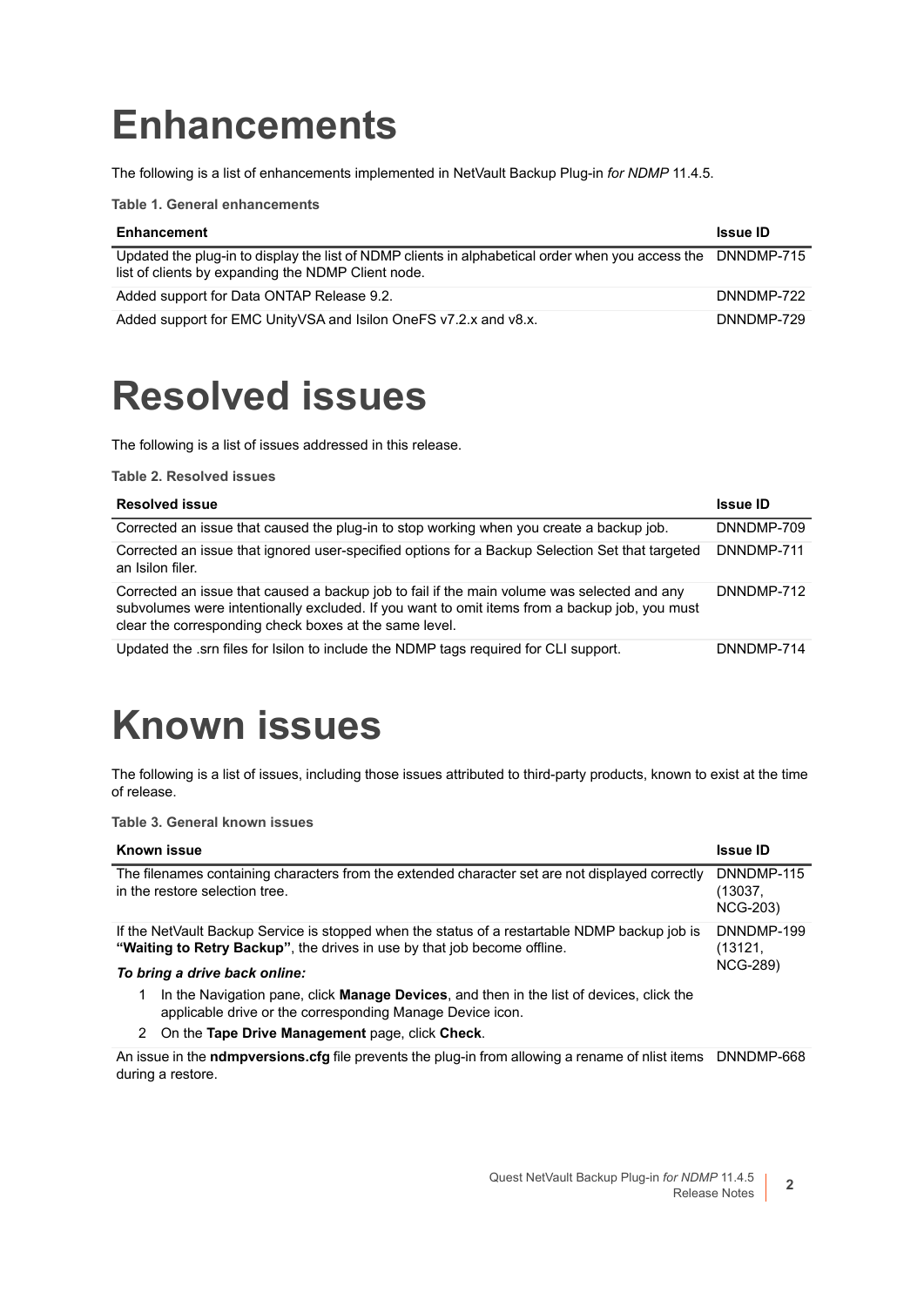#### **Table 3. General known issues**

#### If a filer reboots or there is a loss of network connectivity with the filer while the plug-in is running, the filer-attached drive goes offline with the message **"Command Failed, Re-initializing Driver"** when the plug-in tries to access the drive after the NAS Device is brought back online. After a few minutes, the drive recovers and comes online, but you must perform a manual check before using the drive. *To perform a manual check:* 1 In the Navigation pane, click **Manage Devices**, and then in the list of devices, click the applicable drive or the corresponding Manage Device icon. 2 On the **Tape Drive Management** page, click **Check**. If you issued any load or unload requests before performing this procedure, try them again after the check. The history component of a dump, which tracks the various levels of dumps in the series, is **Known issue Issue ID**

transferred as the last item in a dump backup. This component increases the time taken to generate the backup index; it also increases the processor and memory usage for a job.

When a job starts child jobs, the user logged in to NetVault Backup when creating the parent job remains the owner of the parent job, but the child jobs are owned by the default user. This issue can affect NetVault Backup Reports, **Job Status** page, and other functionality that depend on job ownership.

**Table 4. Filer-specific known issues**

| <b>Known issue</b>                                                                                                                                                                                                                                                                                                                                                                                                                                                | <b>Issue ID</b>                          |
|-------------------------------------------------------------------------------------------------------------------------------------------------------------------------------------------------------------------------------------------------------------------------------------------------------------------------------------------------------------------------------------------------------------------------------------------------------------------|------------------------------------------|
| <b>Dell FluidFS</b><br>If you use more than 32 entries in the <b>EXCLUDE</b> option for a backup job that targets a Dell<br>FluidFS, FluidFS does not return an error. Exceeding the same limit using the EXCLUDE_PATH<br>option works correctly.                                                                                                                                                                                                                 | DNNDMP-661<br>(32079,<br>00040990)       |
| <b>EMC Celerra</b>                                                                                                                                                                                                                                                                                                                                                                                                                                                |                                          |
| If an EMC Celerra reboots or there is a network connectivity loss with the device while a job is in<br>progress, the plug-in does not automatically cancel the job. You must manually cancel the job.                                                                                                                                                                                                                                                             |                                          |
| <b>EMC Celerra</b>                                                                                                                                                                                                                                                                                                                                                                                                                                                |                                          |
| After adding the first filer-attached device, a delay of up to 30 minutes may occur when you try to<br>add the other devices attached to the EMC Celerra. The delay occurs when NetVault Backup<br>attempts to scan the device for addition.                                                                                                                                                                                                                      |                                          |
| <b>EMC Celerra</b>                                                                                                                                                                                                                                                                                                                                                                                                                                                | NVBU-47                                  |
| Selective restores with Plug-in for FileSystem using EMC Celerra attached tape device is not<br>supported.                                                                                                                                                                                                                                                                                                                                                        | (773)                                    |
| <b>Hitachi BlueArc</b>                                                                                                                                                                                                                                                                                                                                                                                                                                            |                                          |
| Due to a fault in the Data Copy Plug-in, restores with Duplicate or Data Copy savesets fail for the<br>Hitachi BlueArc. This failure is only encountered on Windows platform. Moreover, only a<br>particular configuration causes this problem. It only occurs when the original savesets are<br>generated using drives local to the NetVault Backup Server, while the Duplicate or Data Copy<br>savesets are generated using drives that are local to the filer. |                                          |
| <b>Hitachi BlueArc</b>                                                                                                                                                                                                                                                                                                                                                                                                                                            |                                          |
| Hitachi Essential NAS does not support Direct Access Restore (DAR).                                                                                                                                                                                                                                                                                                                                                                                               |                                          |
| <b>Hitachi BlueArc</b><br>Hitachi Essential NAS does not support Rename and Relocate options.                                                                                                                                                                                                                                                                                                                                                                     | DNNDMP-352<br>(13274,<br><b>NCG-442)</b> |
| <b>Hitachi Essential NAS</b>                                                                                                                                                                                                                                                                                                                                                                                                                                      |                                          |

Hitachi Essential NAS only supports backups and restores to NetVault Backup Server or Client attached backup devices.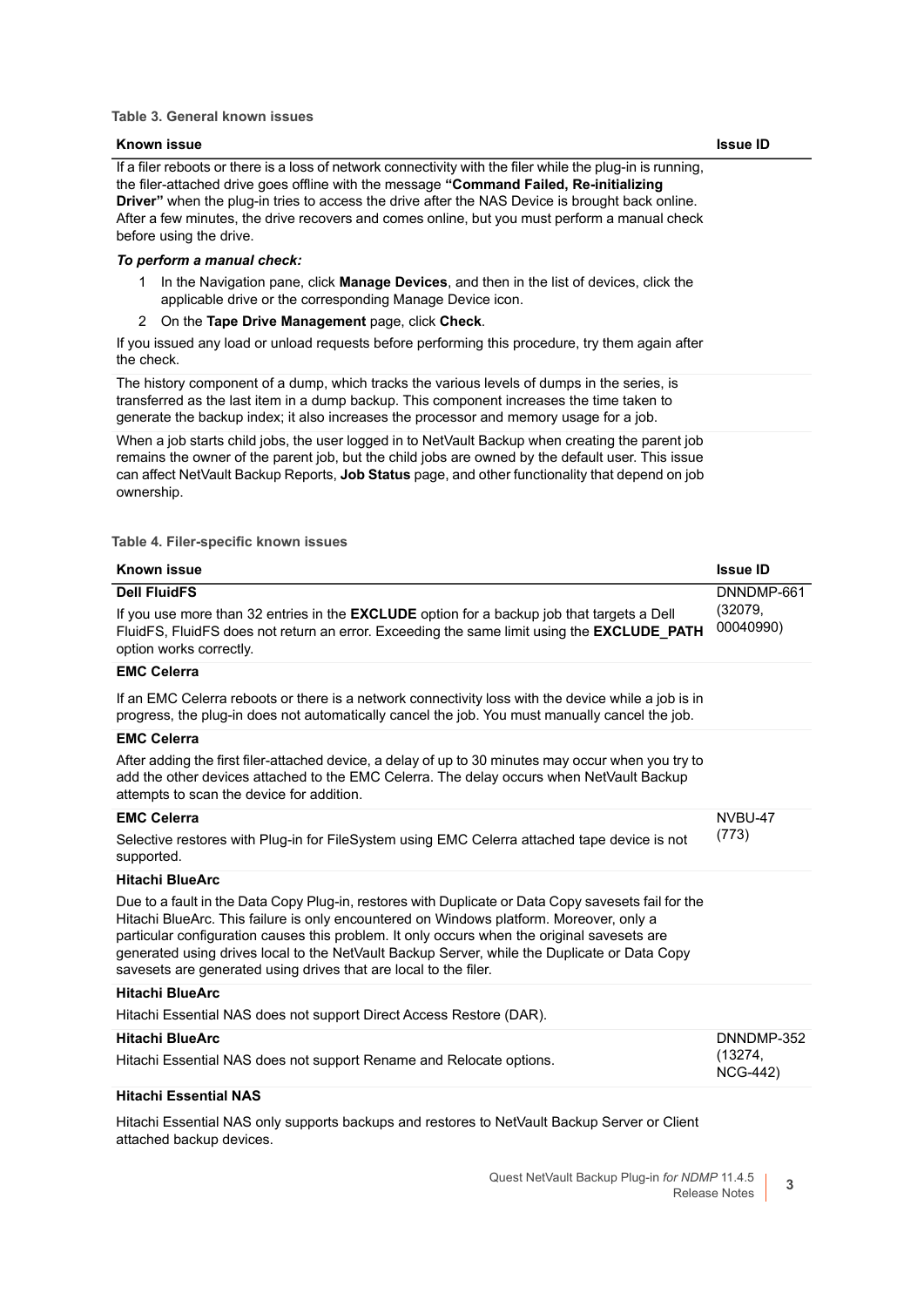**Table 4. Filer-specific known issues**

| Known issue                                                                                                                                                                                                                                                                                                                                                                                                                                  | <b>Issue ID</b> |
|----------------------------------------------------------------------------------------------------------------------------------------------------------------------------------------------------------------------------------------------------------------------------------------------------------------------------------------------------------------------------------------------------------------------------------------------|-----------------|
| <b>Isilon OneFS</b>                                                                                                                                                                                                                                                                                                                                                                                                                          |                 |
| Isilon OneFS 4.7.2.x does not support child-level data selection for restore. This limitation is<br>imposed by a syntax handling error. Restore job on OneFS 4.7.4.x requires you to select data at<br>the parent-level                                                                                                                                                                                                                      |                 |
| <b>Isilon OneFS</b>                                                                                                                                                                                                                                                                                                                                                                                                                          | NVBU-16859      |
| At least two NDMP environment variables, BACKUP_MODE and<br>RESTORE_HARDLINK_BY_TABLE, are not supported by the plug-in.                                                                                                                                                                                                                                                                                                                     |                 |
| NetApp ONTAP                                                                                                                                                                                                                                                                                                                                                                                                                                 |                 |
| Backups and restores involving tape spans on NetApp ONTAP GX filers may display the error<br>message "Tape Reading Operation Terminated." This error is expected. Despite this error<br>message, the backup or restore job preserves data integrity.                                                                                                                                                                                         |                 |
| <b>NetApp ONTAP</b>                                                                                                                                                                                                                                                                                                                                                                                                                          |                 |
| On NetApp ONTAP 7.1, you may encounter errors during Direct Access Restores. You must<br>upgrade to ONTAP 7.1.1 or a later version to resolve this issue.                                                                                                                                                                                                                                                                                    |                 |
| <b>NetApp ONTAP</b>                                                                                                                                                                                                                                                                                                                                                                                                                          | NVBU-11907      |
| Restores of selective files from filer-attached devices fail with the error "tape read error."                                                                                                                                                                                                                                                                                                                                               | (27982)         |
| <b>NetApp ONTAP</b>                                                                                                                                                                                                                                                                                                                                                                                                                          | NVBU-12310      |
| If a device hosted on a different node is specified for a backup or restore job, the plug-in<br>performs an affinity match and uses a local device instead of using the specified shared device.                                                                                                                                                                                                                                             | (28510)         |
| <b>NetApp ONTAP</b>                                                                                                                                                                                                                                                                                                                                                                                                                          | NVBU-12506      |
| If a device failure occurs during an NDMP backup or restore operation, the job does not fail; it<br>has to be canceled manually.                                                                                                                                                                                                                                                                                                             | (28798)         |
| NetApp ONTAP                                                                                                                                                                                                                                                                                                                                                                                                                                 | DNNDMP-682      |
| Restores with NetApp ONTAP 9.x complete with warnings. Although the plug-in backs up the<br>.copy_offload directory, it cannot restore it.                                                                                                                                                                                                                                                                                                   |                 |
| Workaround: Clear the .copy_offload directory from the selections to restore on the Create<br>Selection Set page.                                                                                                                                                                                                                                                                                                                            |                 |
| <b>NetApp ONTAP</b>                                                                                                                                                                                                                                                                                                                                                                                                                          | DNNDMP-687      |
| Restoring an individual file to its original location fails if the file exists at the location. If you delete<br>the file from the original location before performing the restore, the plug-in creates a directory of<br>the same name as the restored file and includes the file in the directory.                                                                                                                                         |                 |
| Workaround: To avoid creation of the directory but restore the applicable file, use the Relocate<br>option to select the correct location.                                                                                                                                                                                                                                                                                                   |                 |
| <b>NetApp ONTAP</b>                                                                                                                                                                                                                                                                                                                                                                                                                          | DNNDMP-698      |
| Installing the plug-in on the client prevents you from clicking the Volumes node to select all<br>Vservers, volumes, directories, and files automatically on the NetVault Backup Selections<br>page, nor can you select multiple items manually. You can only select one item to back up.<br>Workaround: Install the plug-in on the server instead of the client, or create a separate backup<br>job for each item that you want to back up. |                 |
| <b>NetApp ONTAP</b>                                                                                                                                                                                                                                                                                                                                                                                                                          | DNNDMP-699      |
| The plug-in fails to restore a file or directory to a different Vserver in a locally attached—direct—<br>topology. Restoring a file or directory to a different Vserver works in remote—indirect—and 3-<br>way topologies.                                                                                                                                                                                                                   |                 |
| <b>NetApp ONTAP</b>                                                                                                                                                                                                                                                                                                                                                                                                                          | DNNDMP-702      |
| If you upgrade from version 10.x or 11.1 to version 11.4 of the plug-in, the selection set created<br>using the earlier version is not displayed correctly in the selection tree on the NetVault Backup<br>Selections page. You must manually clear and select the correct Volumes to include in backup<br>jobs. Use the Manage Sets option to update and save the selections.                                                               |                 |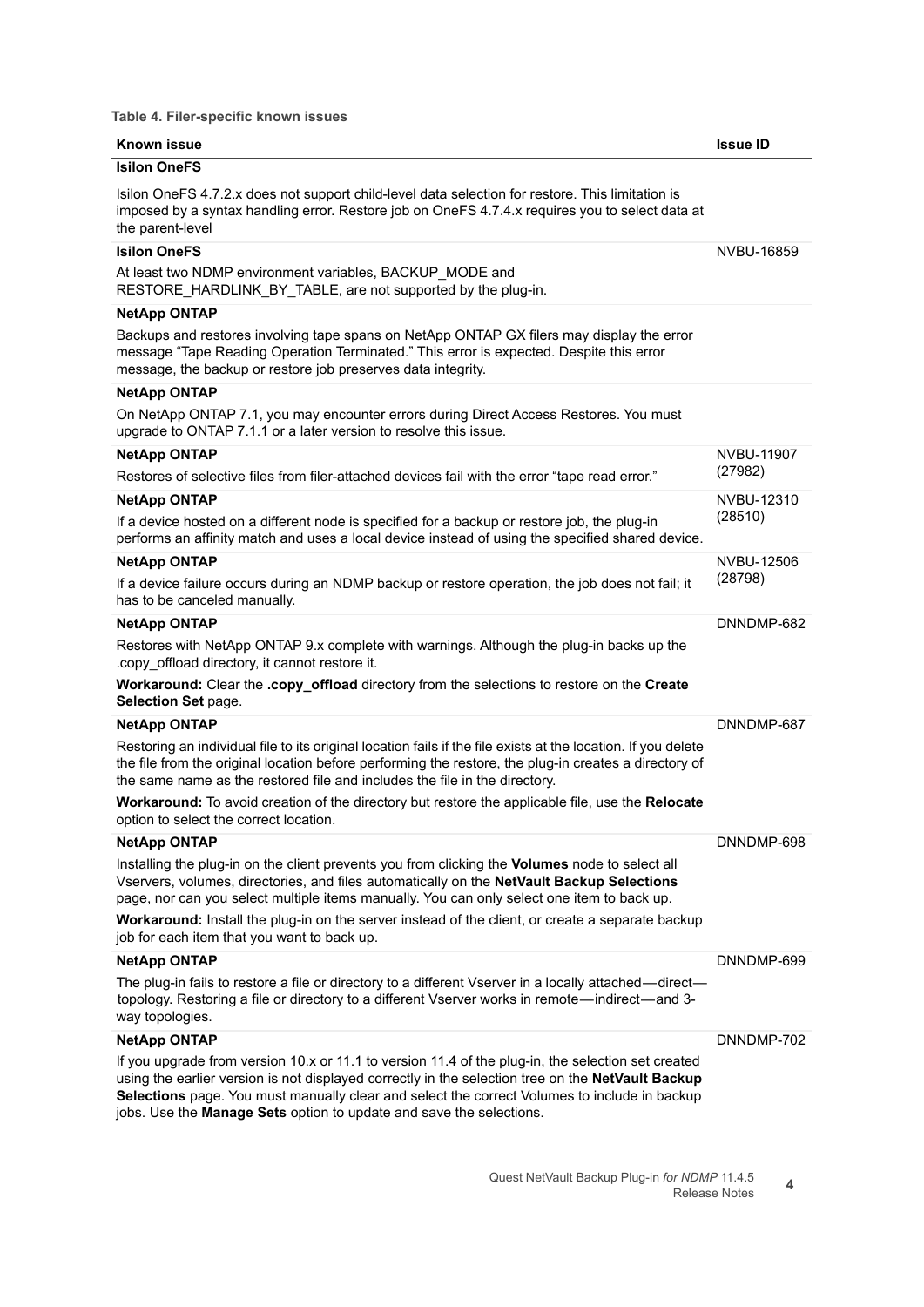#### **Table 4. Filer-specific known issues**

| Known issue                                                                                                                                                                | <b>Issue ID</b> |
|----------------------------------------------------------------------------------------------------------------------------------------------------------------------------|-----------------|
| <b>NetApp ONTAP</b>                                                                                                                                                        | DNNDMP-728      |
| With NetApp ONTAP 9.x, if you select a main volume for a backup job and you intentionally<br>exclude any Vserver or subvolumes, all subvolumes are included in the backup. |                 |
| <b>Workaround:</b> Expand the <b>Volumes</b> node, select the applicable Vserver node, and exclude the                                                                     |                 |
| applicable volumes listed under it.                                                                                                                                        |                 |

#### **Sun StorageTek 5320**

On a Sun StorageTek 5320 filer running OS 4.20 M3 Build 1, the plug-in may erroneously mark a used media as bad after attempting to read the header. This error occurs when you try to blank media from the GUI or CLI. To avoid this problem, upgrade to OS 4.21 or later.

#### <span id="page-4-0"></span>**System requirements**

Before installing Plug-in *for NDMP* 11.4.5, ensure that your system meets the following minimum hardware and software requirements.

#### **Table 5. System requirements**

| <b>Requirement</b>            | Details                                                                                                                                                          |
|-------------------------------|------------------------------------------------------------------------------------------------------------------------------------------------------------------|
| NetVault Backup versions      | The Plug-in for NDMP 11.4.5 requires NetVault Backup 11.4 or later.                                                                                              |
|                               | For complete supported-platform information, see the Quest NetVault<br>Backup Compatibility Guide available at<br>https://support.quest.com/technical-documents. |
| Appliance and vendor software | For NAS and NDMP compatibility information, see the Quest NetVault<br>Backup Compatibility Guide available at<br>https://support.quest.com/technical-documents.  |

#### **Upgrade and compatibility**

- **Select the correct installation package on Linux and Windows:** NetVault Backup offers separate client-only and server-only installation packages for Linux- and Windows-based systems. Both the server and the client packages are available in hybrid and pure 64-bit versions:
	- **▪ Hybrid server and client packages:** The hybrid packages are intended for users who do not have a pure 64-bit-only requirement.

These packages let you upgrade from pure 32-bit and hybrid installations of NetVault Backup. The hybrid packages retain binary compatibility with all previous versions of 32-bit and 64-bit plug-ins. These packages also work on 32-bit systems that do not have 64-bit capability.

**▪ Pure 64-bit server and client packages:** The pure 64-bit packages are intended for pure 64-bit operating systems. If you have a specific reason that you cannot use any 32-bit components (for example, you are using a Linux distribution that does not run 32-bit code), use these packages.

The pure 64-bit packages cannot be used to upgrade existing pure 32-bit or hybrid NetVault Backup installations. You must remove the existing pure 32-bit or hybrid version and install the pure 64-bit version separately. To reduce confusion, warning messages have been added to both the upgrade and installation packages to ensure that you understand that they are incompatible.

Depending on your OS type, make sure that you select the correct installation package to install the NetVault Backup Server software:

**▪ netvault-<RYYYYMMMDD>-vx.x.x.x-Server-{LinuxX86Hybrid|WindowsX86Hybrid}:** Use this package to install or upgrade NetVault Backup Server on 32-bit or 64-bit systems.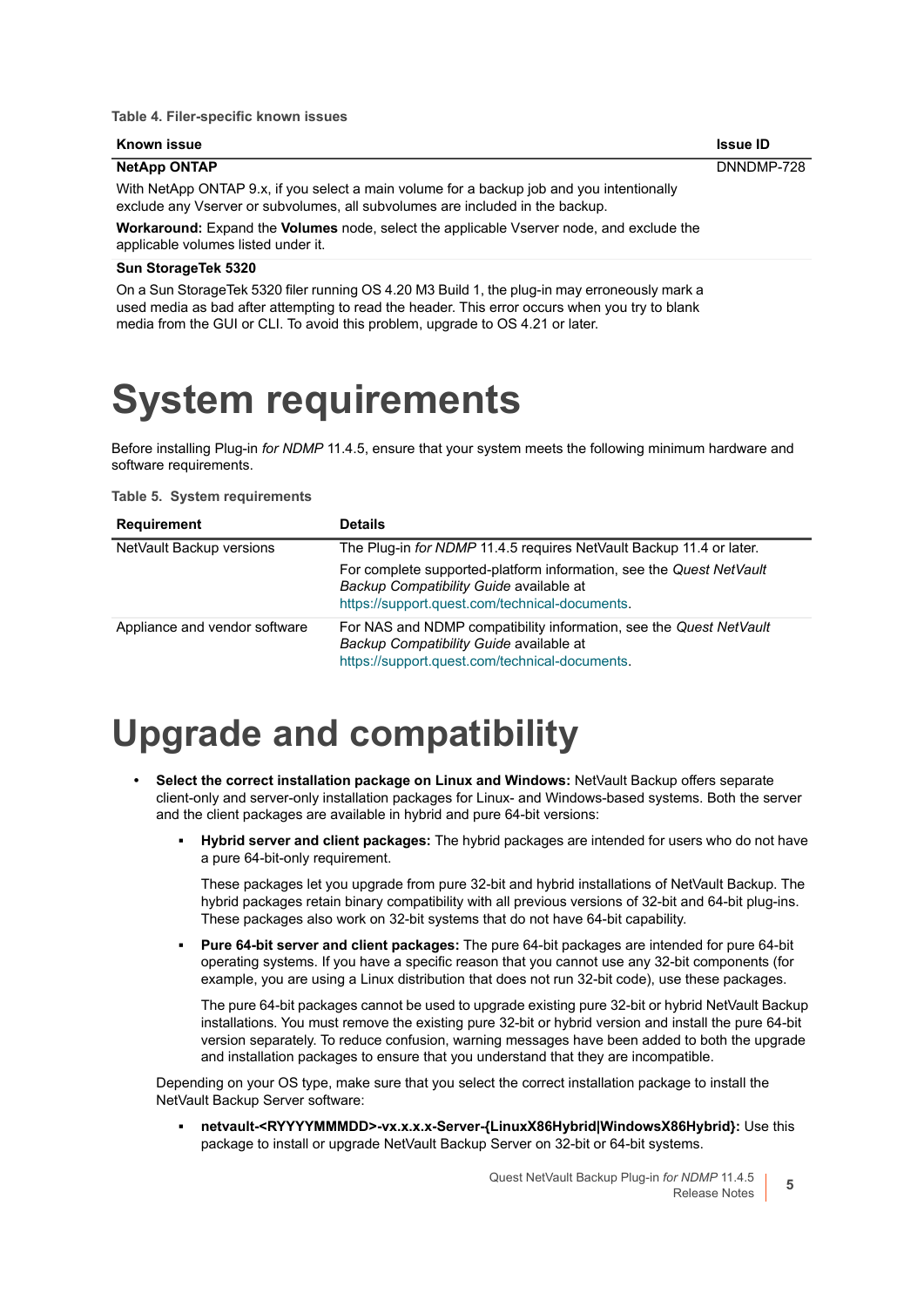**▪ netvault-<RYYYYMMMDD>-vx.x.x.x-Server-{LinuxX86Pure64|WindowsX86Pure64}:** Use this package to install or upgrade NetVault Backup Server on pure 64-bit systems.

For client installations, make sure that you select the appropriate package based on your system.

**Table 6. Pure64 builds**

| <b>OS</b> | <b>Core Build</b> | Plug-in |        |               |                |                    |
|-----------|-------------------|---------|--------|---------------|----------------|--------------------|
|           |                   | 32-bit  | 64-bit | <b>Hybrid</b> | <b>Itanium</b> | Pure <sub>64</sub> |
| 32-bit    | 32-bit            | х       |        | х             |                |                    |
|           | Hybrid            | X       |        | X             |                |                    |
| 64-bit    | Itanium           |         |        |               | X              |                    |
|           | 64-bit            |         | X      | X             |                |                    |
|           | Hybrid            | х       | х      | X             |                |                    |
|           | Pure64            |         |        |               |                | X                  |

**i** | NOTE: X = Compatible

# <span id="page-5-0"></span>**Product licensing**

To obtain the license key for your NetVault Backup Server environment, you must first provide the NetVault Machine ID of your main NetVault Backup Server along with the machine IDs of clients running any licensed plug-in.

You can use the NetVault Configuration Wizard to install the product license keys. Alternatively, you can install the license keys from the **Manage Clients** page.

- **•** [Obtaining a machine ID](#page-5-1)
- **•** [Installing a license key using the configuration wizard](#page-5-2)
- **•** [Installing a license key from the Manage Clients page](#page-6-3)

### <span id="page-5-1"></span>**Obtaining a machine ID**

- 1 Start the NetVault Backup WebUI.
- 2 In the Navigation pane, click **Manage Clients**.
- 3 In the **NetVault Backup Clients** list, select the applicable machine, and click **Manage**.
- 4 On the **View Client** page, note the machine ID exactly as it is displayed in the **Client Summary** table.

### <span id="page-5-2"></span>**Installing a license key using the configuration wizard**

- 1 In the **Navigation** pane, click **Guided Configuration**.
- 2 On the **NetVault Configuration Wizard** page, click **Install Licenses**.
- 3 In the **NetVault Backup Clients** list, select the applicable machine, and click **Next**.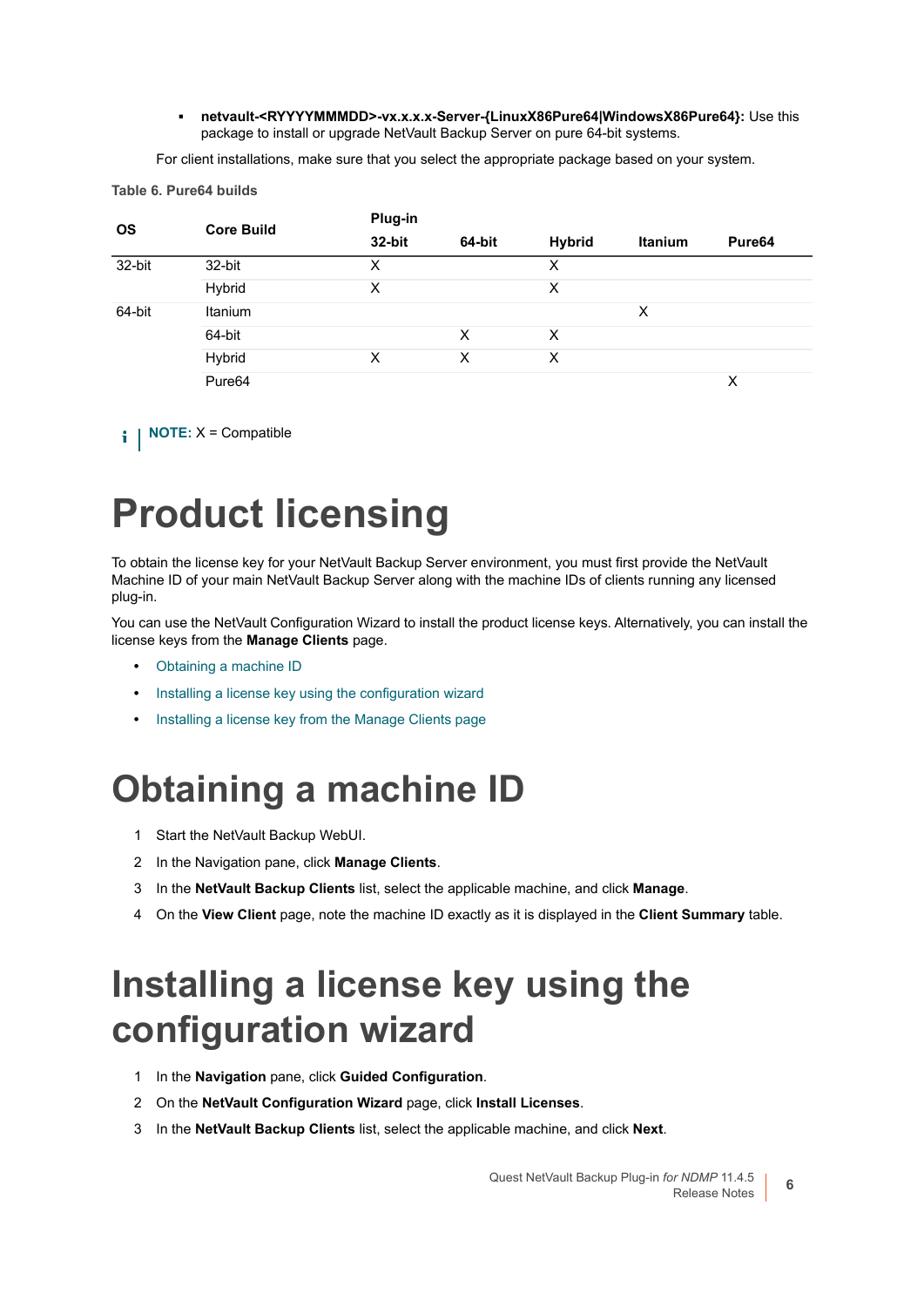4 In the **Enter the license key string** box, type or copy and paste the license key, and click **Apply**. After the key is applied successfully, a message is displayed.

## <span id="page-6-3"></span>**Installing a license key from the Manage Clients page**

- 1 In the **Navigation** pane, click **Manage Clients**.
- 2 In the **NetVault Backup Clients** list, select the applicable machine, and click **Manage**.
- 3 On the **View Client** page, click **Install License**.
- 4 In the **Install License** dialog box, type or copy and paste the license key, and click **Apply**. After the key is applied successfully, a message is displayed.
- 5 To dismiss the dialog box, click **Close**.

## <span id="page-6-0"></span>**Upgrade and installation instructions**

For upgrade and installation instructions, see the *Quest NetVault Backup Plug-in for NDMP User's Guide*.

### <span id="page-6-1"></span>**More resources**

Additional information is available from the following:

- **•** [Online product documentation](https://support.quest.com/technical-documents/)
- **•** [NetVault community](https://www.quest.com/community/products/netvault/)

## <span id="page-6-2"></span>**Globalization**

This section contains information about installing and operating this product in non-English configurations, such as those needed by customers outside of North America. This section does not replace the materials about supported platforms and configurations found elsewhere in the product documentation.

This release supports any single-byte or multi-byte character set. It supports simultaneous operation with multilingual data. This release is targeted to support operations in the following regions: North America, Western Europe and Latin America, Central and Eastern Europe, Far-East Asia, and Japan.

The release is localized to the following languages: Chinese (Simplified), French, German, Japanese, and Korean.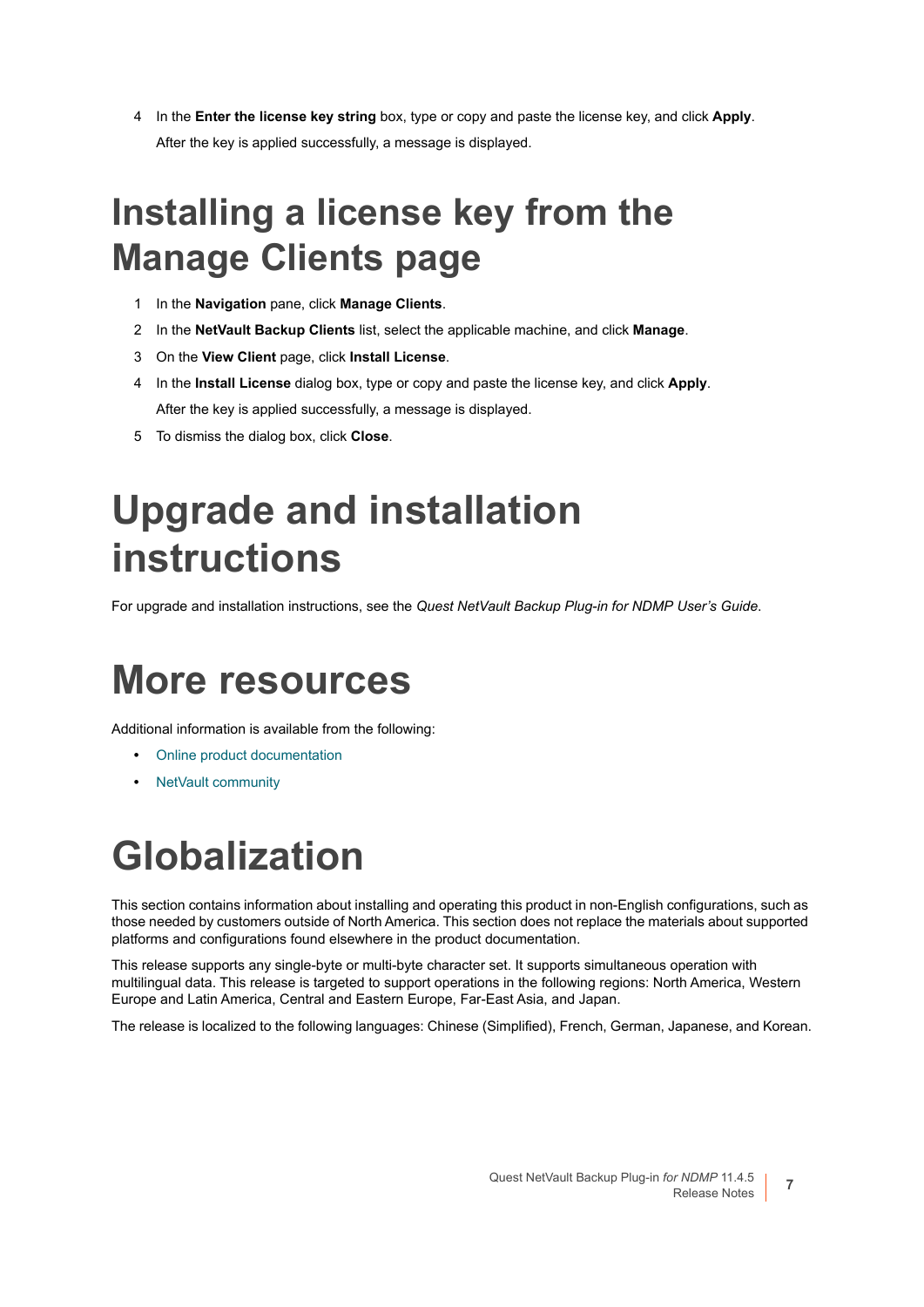## <span id="page-7-0"></span>**About us**

#### **We are more than just a name**

We are on a quest to make your information technology work harder for you. That is why we build communitydriven software solutions that help you spend less time on IT administration and more time on business innovation. We help you modernize your data center, get you to the cloud quicker and provide the expertise, security and accessibility you need to grow your data-driven business. Combined with Quest's invitation to the global community to be a part of its innovation, and our firm commitment to ensuring customer satisfaction, we continue to deliver solutions that have a real impact on our customers today and leave a legacy we are proud of. We are challenging the status quo by transforming into a new software company. And as your partner, we work tirelessly to make sure your information technology is designed for you and by you. This is our mission, and we are in this together. Welcome to a new Quest. You are invited to Join the Innovation™.

### **Our brand, our vision. Together.**

Our logo reflects our story: innovation, community and support. An important part of this story begins with the letter Q. It is a perfect circle, representing our commitment to technological precision and strength. The space in the Q itself symbolizes our need to add the missing piece — you — to the community, to the new Quest.

#### **Contacting Quest**

For sales or other inquiries, visit [www.quest.com](https://www.quest.com/company/contact-us.aspx).

### **Technical support resources**

Technical support is available to Quest customers with a valid maintenance contract and customers who have trial versions. You can access the Quest Support Portal at [https://support.quest.com.](https://support.quest.com)

The Support Portal provides self-help tools you can use to solve problems quickly and independently, 24 hours a day, 365 days a year. The Support Portal enables you to:

- **•** Submit and manage a Service Request.
- **•** View Knowledge Base articles.
- **•** Sign up for product notifications.
- **•** Download software and technical documentation.
- **•** View how-to-videos.
- **•** Engage in community discussions.
- **•** Chat with support engineers online.
- **•** View services to assist you with your product.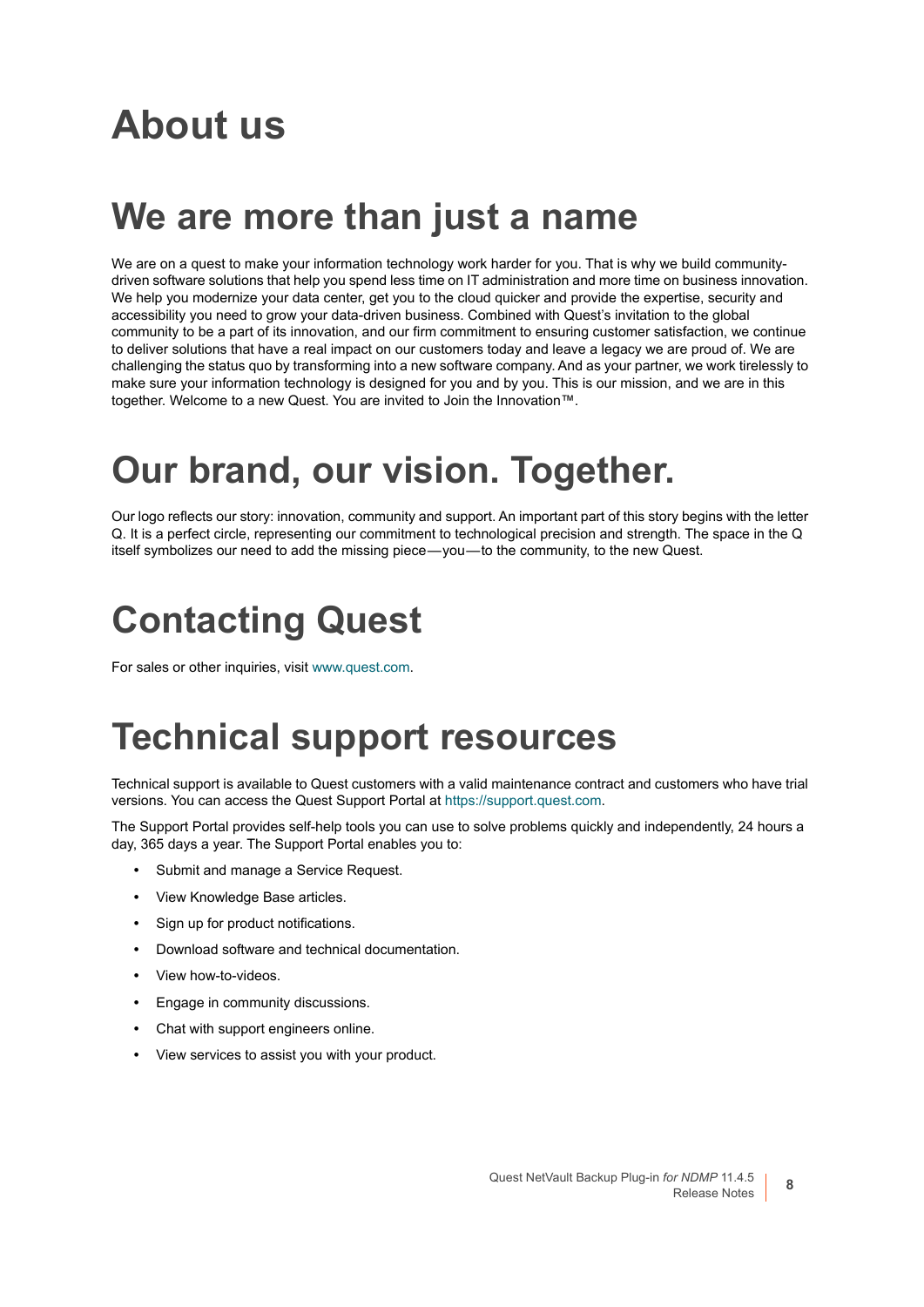# **Third-party contributions**

This product contains the following third-party components. For third-party license information, go to [https://www.quest.com/legal/license-agreements.aspx.](https://www.quest.com/legal/license-agreements.aspx) Source code for components marked with an asterisk (\*) is available at [https://opensource.quest.com.](https://opensource.quest.com)

**Table 7. List of third-party contributions**

| <b>Component</b>        | License or acknowledgment                                                                                                                                                                                                                                                                                                 |
|-------------------------|---------------------------------------------------------------------------------------------------------------------------------------------------------------------------------------------------------------------------------------------------------------------------------------------------------------------------|
| $I_{\text{conv}}$ 1.9.1 | © 2003 Free Software Foundation, Inc.                                                                                                                                                                                                                                                                                     |
|                         | This file is part of the GNU CHARSET Library. The GNU CHARSET Library is free<br>software; you can redistribute it and/or modify it under the terms of the GNU Library<br>General Public License as published by the Free Software Foundation; either version 2<br>of the License, or (at your option) any later version. |